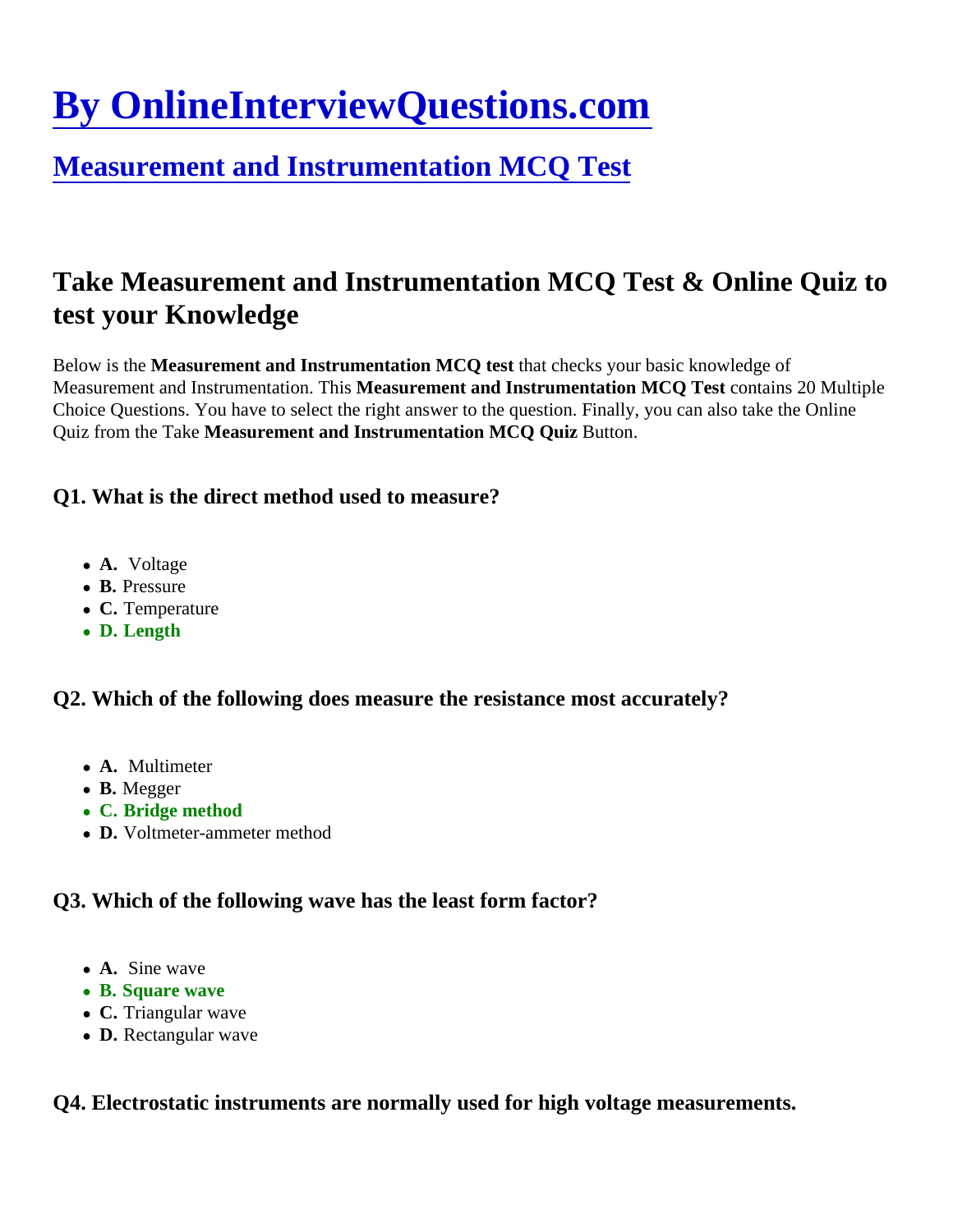- **A. True**
- **B.** False

#### **Q5. Which of the following purpose jewels are used in instruments?**

- **A.** Damping
- **B. Bearing**
- **C.** Torque control
- **D.** None of the above

**Q6. .............. can be used to measure AC current only.**

- **A.** Moving iron voltmeter
- **B.** Moving iron ammeter
- **C. Induction type ammeter**
- **D.** None of the above

#### **Q7. Why the MISC meter is not recommended for DC measurement?**

- **A.** The meter does not respond to DC signals
- **B.** The error is high due to eddy current effect
- **C. The error is high due to hysteresis effect**
- **D.** None of the above

**Q8. The sensing wire is made of ........... in hot wire instrument.**

- **A.** Silver
- **B.** Copper
- **C.** Copper & Nickel
- **D. Platinum & iridium**

#### **Q9. Which is not an integrating instrument?**

- **A.** Watt-hour meter
- **B. Voltmeter**
- **C.** Ampere-hour meter
- **D.** None of the above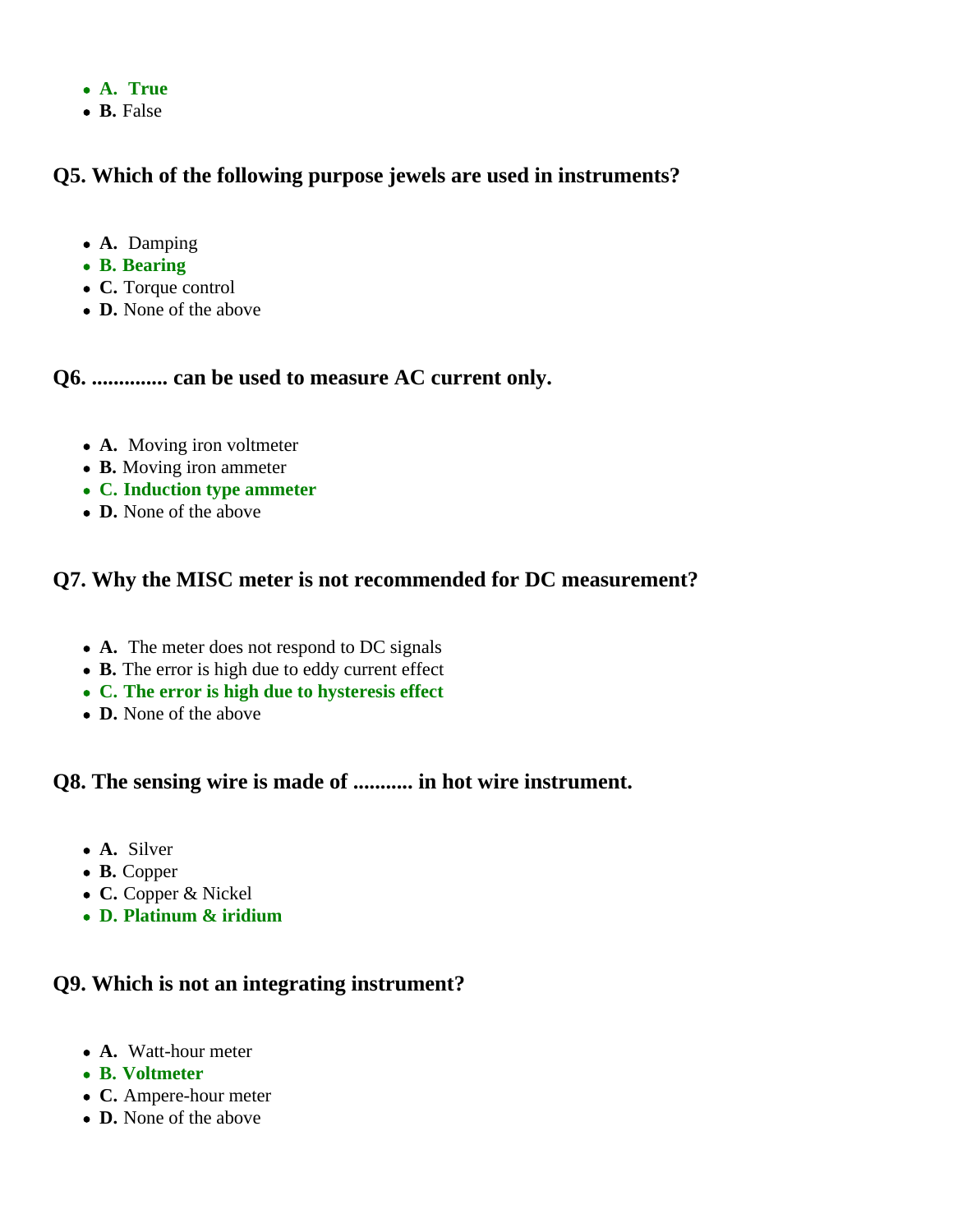#### **Q10. What are the advantages of moving coil permanent magnet type instrument?**

- **A.** No hysteresis loss
- **B.** Low power consumption
- **C.** Efficiency eddy current damping
- **D. All of the above**

#### **Q11. Which of the following type watt meter cannot be used for A.C and D.C?**

- **A.** Electrostatic type
- **B.** Dynamometer type
- **C.** Induction Type
- **D. None of the above**

## **Q12. Which of the following is the main cause of magnetic decay in PMMC type instrument?**

- **A.** Quality of spring
- **B.** Aging of the spring
- **C. Aging of the magnets**
- **D.** None of the above

#### **Q13. What is the cause of the speed error in the induction type energy meter?**

- **A.** Temperature variations
- **B. Incorrect Position of brake magnets**
- **C.** Slow but continuous rotation of an aluminum disc
- **D.** None of the above

#### **Q14. The range can be increased by using**

- **A.** Ammeter
- **B.** Voltmeter
- **C.** Energymeter
- **D. Current Transformer**

#### **Q15. Are Bolometers used for the measurement of Electrical signals & Thermal**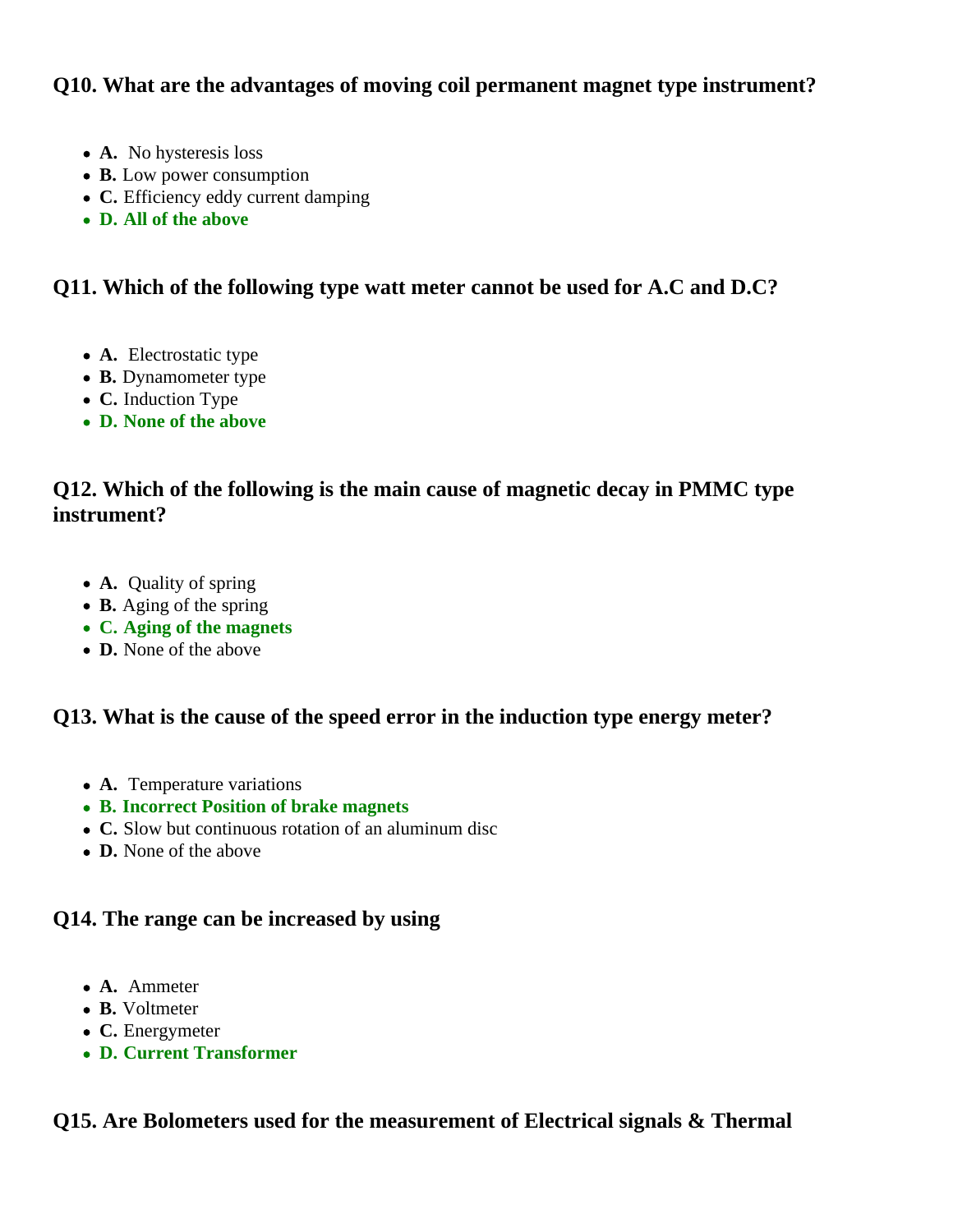## **radiations?**

- **A. Yes**
- **B.** No

## **Q16. What is the Advantage of LVDT?**

- **A.** Rugged and less friction
- **B.** High output and high sensitivity
- **C.** Low hysteresis and low power consumption
- **D. All of the above**

#### **Q17. What is the solar cell?**

- **A.** Photometer
- **B.** Photoconductive cell
- **C.** Photoemissive cell
- **D. Photovoltaic cell**

#### **Q18. Which of the following bridge is used to measure the dielectric loss of an insulator?**

- **A.** Wein's bridge
- **B.** Anderson bridge
- **C. Schering bridge**
- **D.** None of the above

#### **Q19. Which of the following tool is used to measure the Maxwell bridge?**

- **A.** Frequency
- **B.** Resistance
- **C. Inductance**
- **D.** Frequency

#### **Q20. What does the Earth electrode provide?**

- **A.** Medium resistance
- **B.** High resistance
- **C. Low resistance**